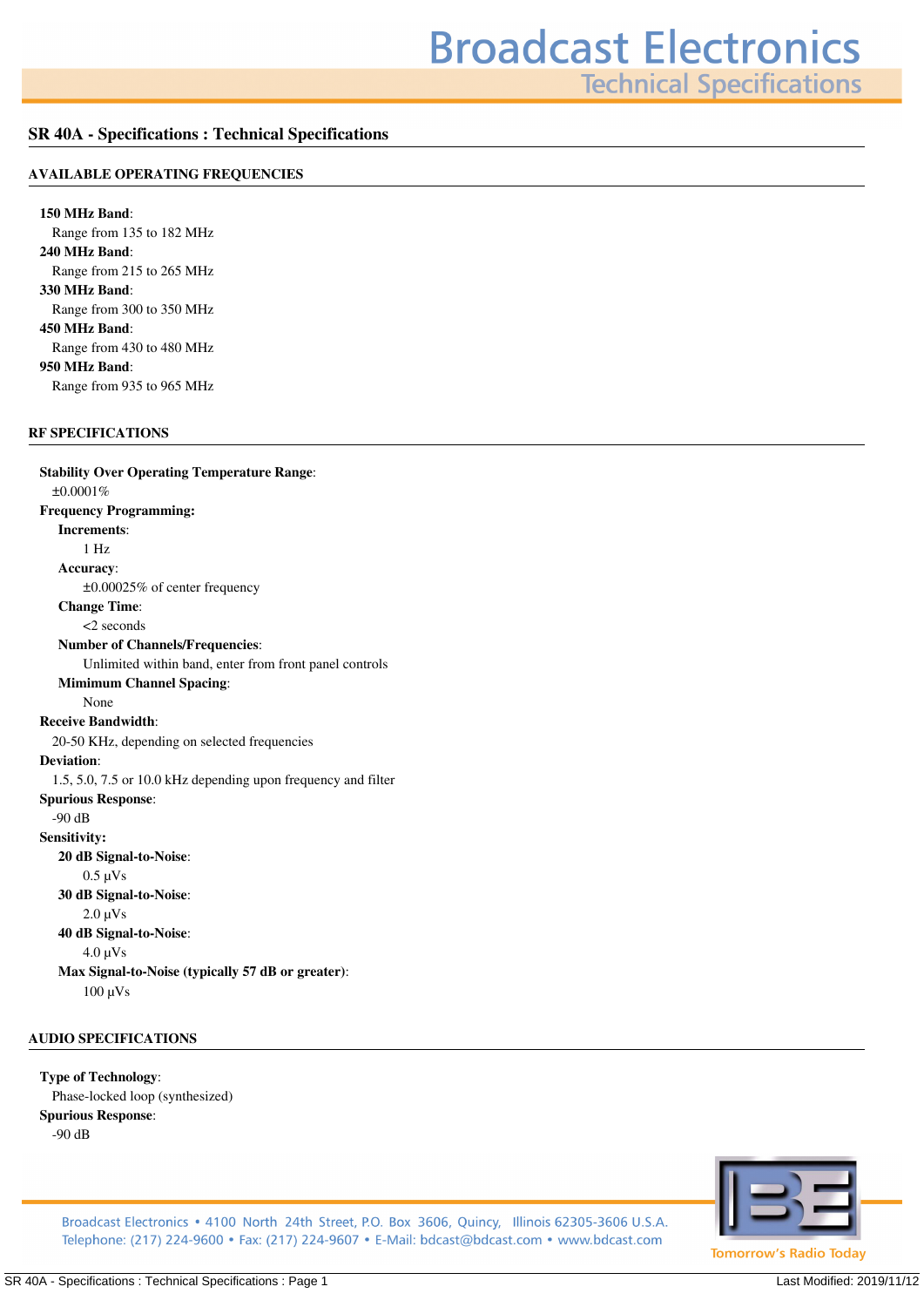**Technical Specifications** 

**Mono Operation: Connector Type***: 15- Pin D Connector* **Output Impedance***: Balanced 600 Ohms* **Output Level***: 0 to +12 dBm* **Frequency Response: 50 Hz to 3 kHz***: ±1.5 dB, 10 kHz Channel BW, 1.5 kHz Dev, 20 kHz filter* **50 Hz to 7.5 kHz***: ± 1.5 dB, 25 kHz Channel BW, 5.0 kHz Dev, 25 kHz filter* **50 Hz to 10.5 kHz***: ± 1.5 dB, 36 kHz Channel BW, 7.5 kHz Dev, 36 kHz filter* **50 Hz to 10.5 kHz***: ± 1.5 dB, 41 kHz Channel BW, 10.0 kHz Dev, 50 kHz filter* **S/N Ratio @ 100 µV Input: 10 kHz BW @ 1.5 kHz Dev***: 44 dB* **25 kHz BW @ 5.0 kHz Dev***: 53 dB* **36 kHz BW @ 7.5 kHz Dev***: 57 dB* **50 kHz BW @ 10.0 kHz Dev***: 57 dB* **THD + Noise: 10 kHz BW @ 1.5 kHz Dev***: 2% or less, 50 Hz to 3 kHz* **25 kHz BW @ 5.0 kHz Dev***: 2% or less, 50 Hz to 7.5 kHz* **36 kHz BW @ 7.5 kHz Dev***: 2% or less, 50 Hz to 10.5 kHz* **50 kHz BW @ 10.0 kHz Dev***: 2% or less, 50 Hz to 10.5 kHz* **IMD (For 20 dB Signal-to-Noise)***: 75 dB* **Image Rejection***: 100 dB* **Headphone: Control at Midrange: Frequency Response***: ± 1.5 dB of the Specified Bandwidth* **S/N Ratio***: -37 dB* **THD + Noise***: 2.5% or less at 400 Hz*

## **MECHANICAL/PHYSICAL**

#### **RF Input Connector***:*

*Type N female* **Accessory Connector***: 1/4" Headphone jack and control*



Broadcast Electronics • 4100 North 24th Street, P.O. Box 3606, Quincy, Illinois 62305-3606 U.S.A. Telephone: (217) 224-9600 • Fax: (217) 224-9607 • E-Mail: bdcast@bdcast.com • www.bdcast.com